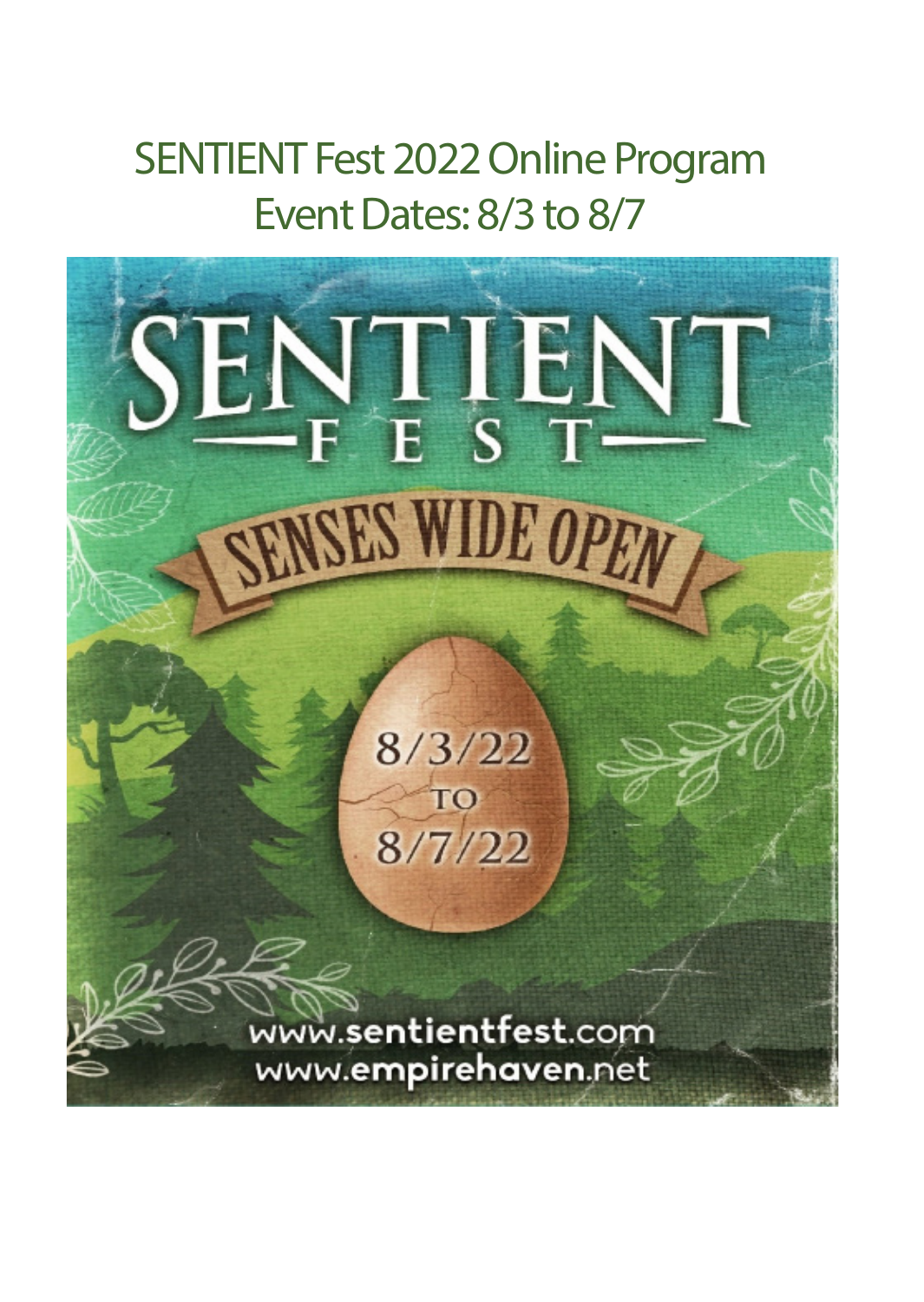#### Wednesday, August 3rd: Opening Day Group Community Building Activities

| <b>Time</b>                       | <b>Workshop Name</b>              | <b>Venue</b>         | <b>Facilitator</b>    | <b>Length</b>                                              |
|-----------------------------------|-----------------------------------|----------------------|-----------------------|------------------------------------------------------------|
| 1pm to 1:30pm                     | <b>Our Welcoming</b>              | <b>Pavilion</b>      | <b>Group</b>          | <b>30 min</b>                                              |
| $1:30 \text{pm} - 2:15 \text{pm}$ | <b>Community Agreements</b>       | Pavilion             | Amanda Rue            | 45 minutes                                                 |
| 2:15pm to 2:25pm                  | Interlude: Stretching with Teagan | <b>Pavilion</b>      | Teagan West           | 10 minutes                                                 |
| 2:30 pm to 3:15pm                 | Tuning In                         | <b>Pavilion</b>      | Petra Stone           | 45 minutes                                                 |
| 3:15pm to 3:25pm                  | Interlude: Stretching with Teagan | <b>Pavilion</b>      | <b>Teagan West</b>    | 10 minutes                                                 |
| 3:30 pm to 4:15 pm                | Setting Intentions                | <b>Pavilion</b>      | Pamela                | 45 minutes                                                 |
| 5 pm to 6:15 pm                   | Free Welcome Dinner               | Pavilion             | Petra Stone           | 75 minutes                                                 |
| $6:30$ pm to $7$ pm               | <b>Evening Welcoming Ceremony</b> | Pavilion             | Group                 | 30 minutes                                                 |
| 7 pm to 8:30pm                    | Adventures in Community Building  | Pavilion             | Pamela Hawkins        | $60 - 90$ min                                              |
| 8:45 pm to 10:15 pm               | Welcoming Dance: Off the Rez      | Club Soma            |                       | 90 minutes                                                 |
| 9 pm to 11:30 pm                  | Campfire/Bonfire                  | <b>Pavilion Rear</b> | <b>Chuck Phillips</b> | 2.5 Hours                                                  |
| 11:30 pm till                     | Lights on the Pond                | Frog Kick Pond       | Brian Leonard         | $??\overset{\circ}{?}\overset{\circ}{?}\overset{\circ}{?}$ |
| 11:30:00 PM                       | <b>CAMP QUIET TIME</b>            |                      |                       |                                                            |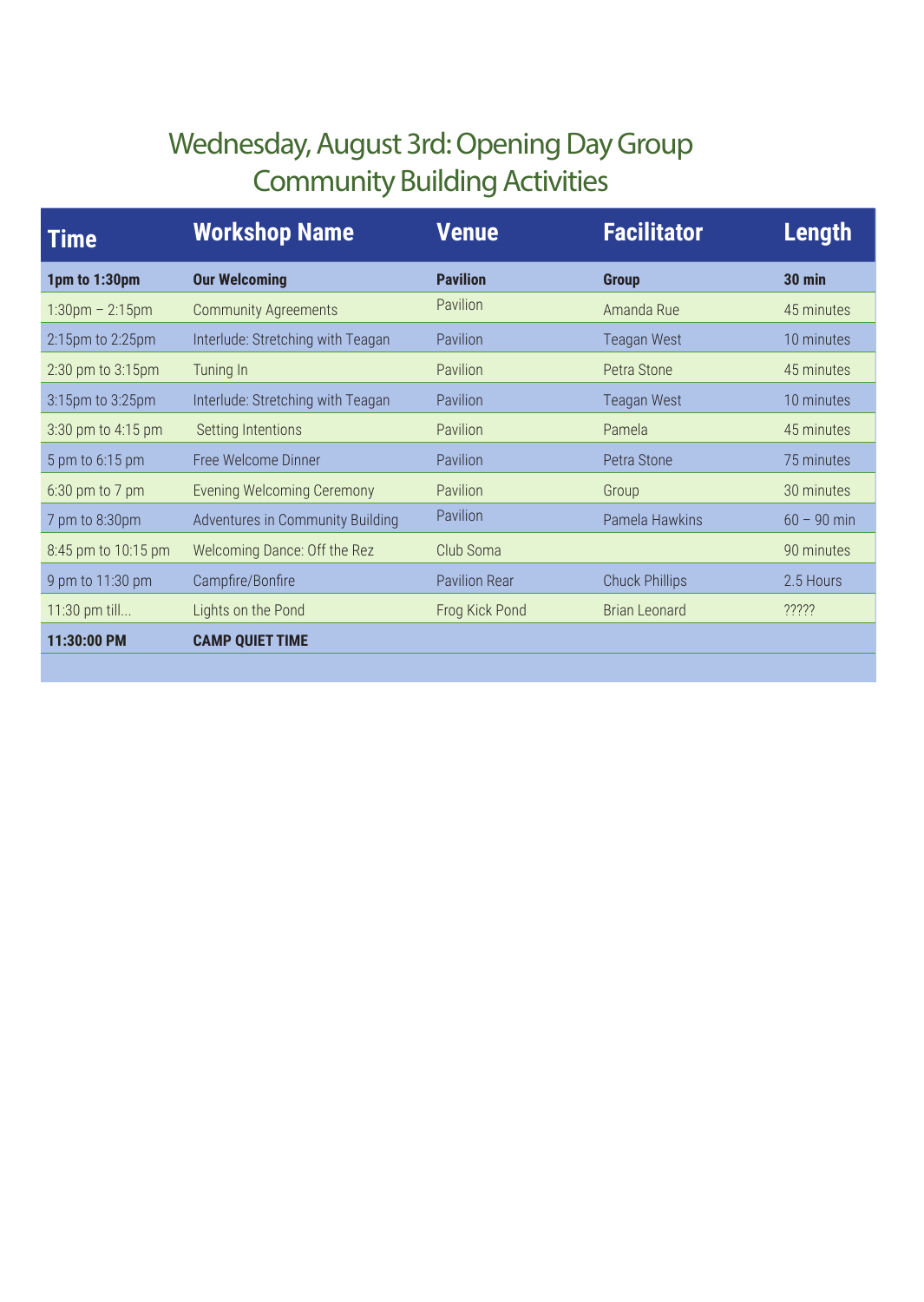## Thursday, August 4th: Morning Sessions

| <b>Empire Association</b><br><b>60 Minutes</b> |
|------------------------------------------------|
|                                                |
| <b>Brian Leonard</b><br>60 Minutes             |
| Amanda Rue<br>60 to 75 min                     |
| Petra Stone<br>60 to 75 min                    |
| Sanya "Shatki" Petrucco<br>60 to 75 min        |
| June Leo-Randazzo<br>3 Hours                   |
| Michelle Angel<br>60 to 75 min                 |
|                                                |
| 1 Hr 45 minutes<br>Carrie Corby LCSW           |
| 1 Hr 45 minutes                                |
|                                                |
| 60 to 75 min                                   |
| <b>Brian Leonard</b><br>60 to 75 min           |
| Elsa Marie Keefe<br>60 to 75 min               |
| Petra & Teagan<br>60 to 75 min                 |
| Ava and Emma<br>60 to 75 min                   |
| Elowan & Kevin<br>60 to 75 min                 |
|                                                |
| 45 minutes                                     |
|                                                |
|                                                |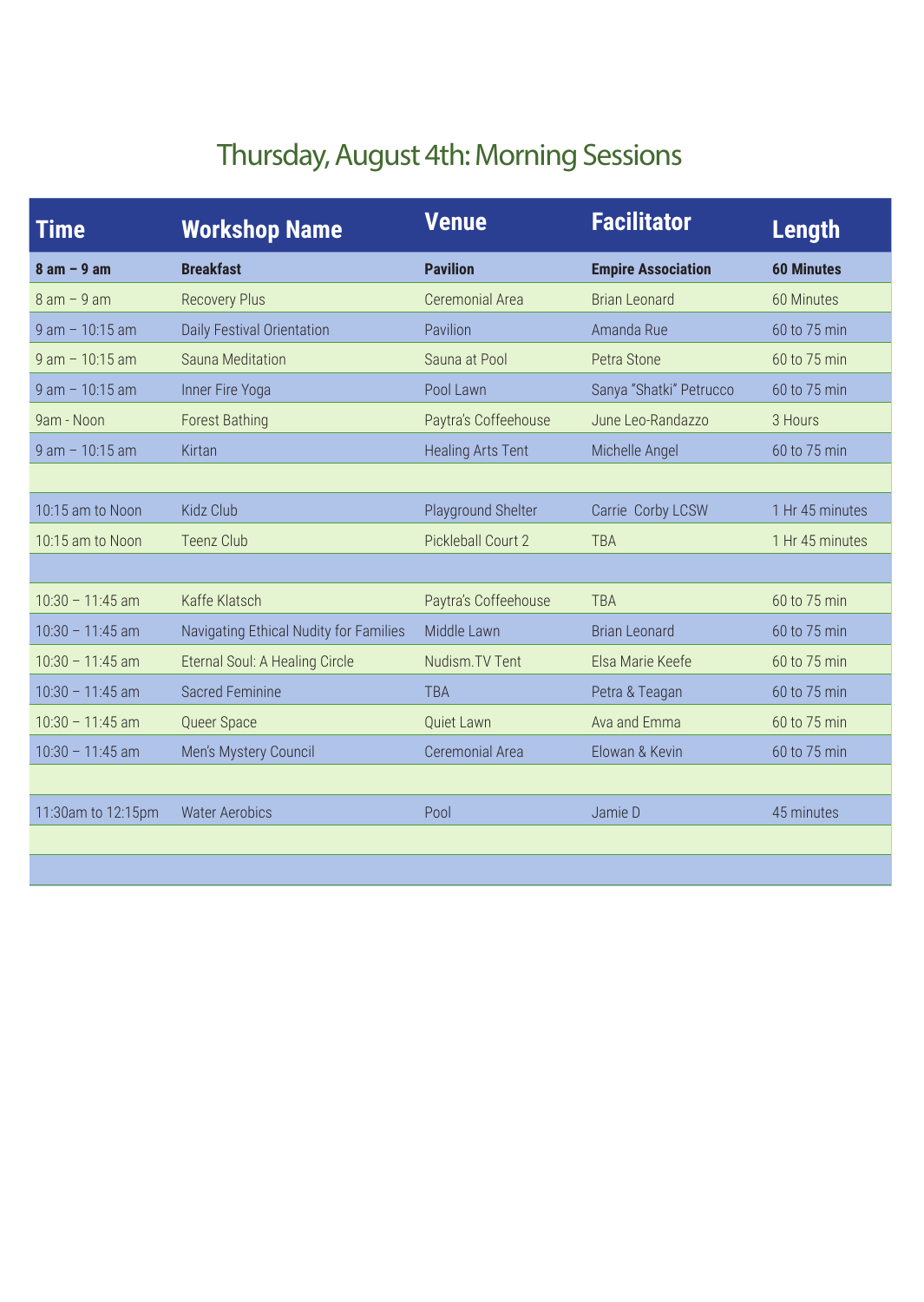# Thursday, August 4th: Afternoon/Evening Sessions

| <b>Time</b>                      | <b>Workshop Name</b>                                              | <b>Venue</b>           | <b>Facilitator</b>                                              | <b>Length</b>     |
|----------------------------------|-------------------------------------------------------------------|------------------------|-----------------------------------------------------------------|-------------------|
| Noon $-1:30$ pm                  | <b>Food Truck: NAAN Ya!</b>                                       | <b>Squirrel Shack</b>  | <b>Indian Cuisine</b>                                           | <b>90 Minutes</b> |
| 1:30 pm $-$ 2:45 pm              | <b>Keynote: Haudenosaunee Culture</b>                             | <b>Pavilion</b>        | <b>Perry Ground</b>                                             | <b>75 Minutes</b> |
| 1:30pm to 2:45 pm                | Kidz Club                                                         | Playground Shelter     | Carrie Corby LCSW                                               | 75 Minutes        |
| 1:30pm to 2:45 pm                | <b>Teenz Club</b>                                                 | Pickleball Court 2     | <b>TBA</b>                                                      | 75 Minutes        |
| <b>Pavilion Closed</b>           | PAVILION/CLUB SOMA CLOSED<br>UNTIL 9 pm                           | <b>Pavilion Closed</b> | Erin & Ben Curators                                             | Opens at 9pm      |
|                                  |                                                                   |                        |                                                                 |                   |
| $3 \text{ pm} - 4:15 \text{ pm}$ | Eternal Soul: A Healing Circle                                    | Nudism. TV Tent        | Elsa Marie Keefe                                                | 60 to 75 min      |
| $3 \text{ pm} - 4:15 \text{ pm}$ | Yoga                                                              | Pool Lawn              | Emma Yatteau                                                    | 60 to 75 min      |
| $3 \text{ pm} - 4:15 \text{ pm}$ | The Grey Area's of Consent                                        | Ceremonial Area        | Niki Davis                                                      | 60 to 75 min      |
| $3 \text{ pm} - 4:15 \text{ pm}$ | <b>Ancestral Diets</b>                                            | Middle Lawn            | Johanna Marie Keefe PhD                                         | 60 to 75 min      |
| $3 \text{ pm} - 5:00 \text{ pm}$ | <b>Group Party Games &amp; Shared Fun</b>                         | Paytra's Coffeehouse   | <b>Stew</b>                                                     | 120 Minutes       |
|                                  |                                                                   |                        |                                                                 |                   |
| 4:30 pm $-$ 5:30 pm              | <b>Genital Anatomy &amp; Physiology</b>                           | <b>Ceremonial Area</b> | Sexagenarian Sages                                              | 60 Minutes        |
| 4:30 pm $-$ 5:30 pm              | Pickleball for Beginners                                          | Pickleball Court 1     | Ray & Tammie                                                    | 60 Minutes        |
| 4:30 pm $-$ 5:30 pm              | Circle of Spirit                                                  | Middle Lawn            | Pamela Hawkins                                                  | 60 Minutes        |
| 4:30 pm $-$ 5:30 pm              | Revealing the Real Self                                           | Coffeehouse Tent       | Miss Casey Maura                                                | 60 Minutes        |
| $6$ pm $-$ 8pm                   | <b>NUDISM.TV RECEPTION</b>                                        | <b>NTV Team</b>        | <b>NTV Team</b>                                                 | 120 minutes       |
| $6pm - 7pm$                      | <b>Dinner/Tapas/Hors Doeuvres</b>                                 | <b>Nudism.TV Tent</b>  | Pasha Knight&NTV Team                                           | <b>60 minutes</b> |
| $6pm - 7:15pm$                   | <b>Beer/Cider/Spirits/Wine/Cheese</b><br><b>Tasting</b>           | <b>Nudism.TV Tent</b>  | <b>NY Cider Co, Summerhill Brew,</b><br><b>Mushroom Spirits</b> | <b>75 minutes</b> |
| $7:15$ pm – 8 pm                 | <b>NTV Presentation</b>                                           | <b>Nudism. TV Tent</b> | <b>Pasha Knight &amp; NTV</b><br><b>Team</b>                    | <b>45 minutes</b> |
| $8 \text{ pm} - 9 \text{ pm}$    | Prepare your Non Kink/Non Sexual<br>Formal Masquerade Outfit      | Your tent/trailer      | Non-Kink/Non Sexual Formal                                      | 60 Minutes        |
| 9pm to 11 pm                     | Art Gala Masquerade: Formal Non<br><b>Kink Dress Ware or Bare</b> | <b>Club Soma</b>       | <b>Curated by Erin &amp; Ben</b>                                | 2 Hours           |
| $9 \text{ pm} - 11 \text{ pm}$   | <b>INTL Documentary Film Presentation</b>                         | Clubhouse Cinema       | <b>Brian Leonard</b>                                            | 120 Minutes       |
| 9:00 pm to 11:30pm               | <b>Family Campfire</b>                                            | <b>Pavilion Rear</b>   | <b>Chuck Phillips</b>                                           | 2.5 Hours         |
| 9pm till                         | <b>Monitored Late night Swim</b>                                  | <b>Heated Pool</b>     | <b>Richard</b>                                                  |                   |
| 9 pm to 11 pm                    | Live Art                                                          | Club Soma              | Miss Casey Maura                                                | 120 Minutes       |
| 10 pm to 11 pm                   | <b>MYSTERY Fire Performance</b>                                   | Club Soma              | Mx. Vagabond                                                    | 60 Minutes        |
| 11:30pm to                       | Lights on the Pond with Lasers                                    | Frog Kick Pond         | <b>Brian Leonard</b>                                            | ???               |
| 11:30pm to                       | <b>CAMP QUIET TIME</b>                                            | <b>Camp Wide</b>       |                                                                 | ???               |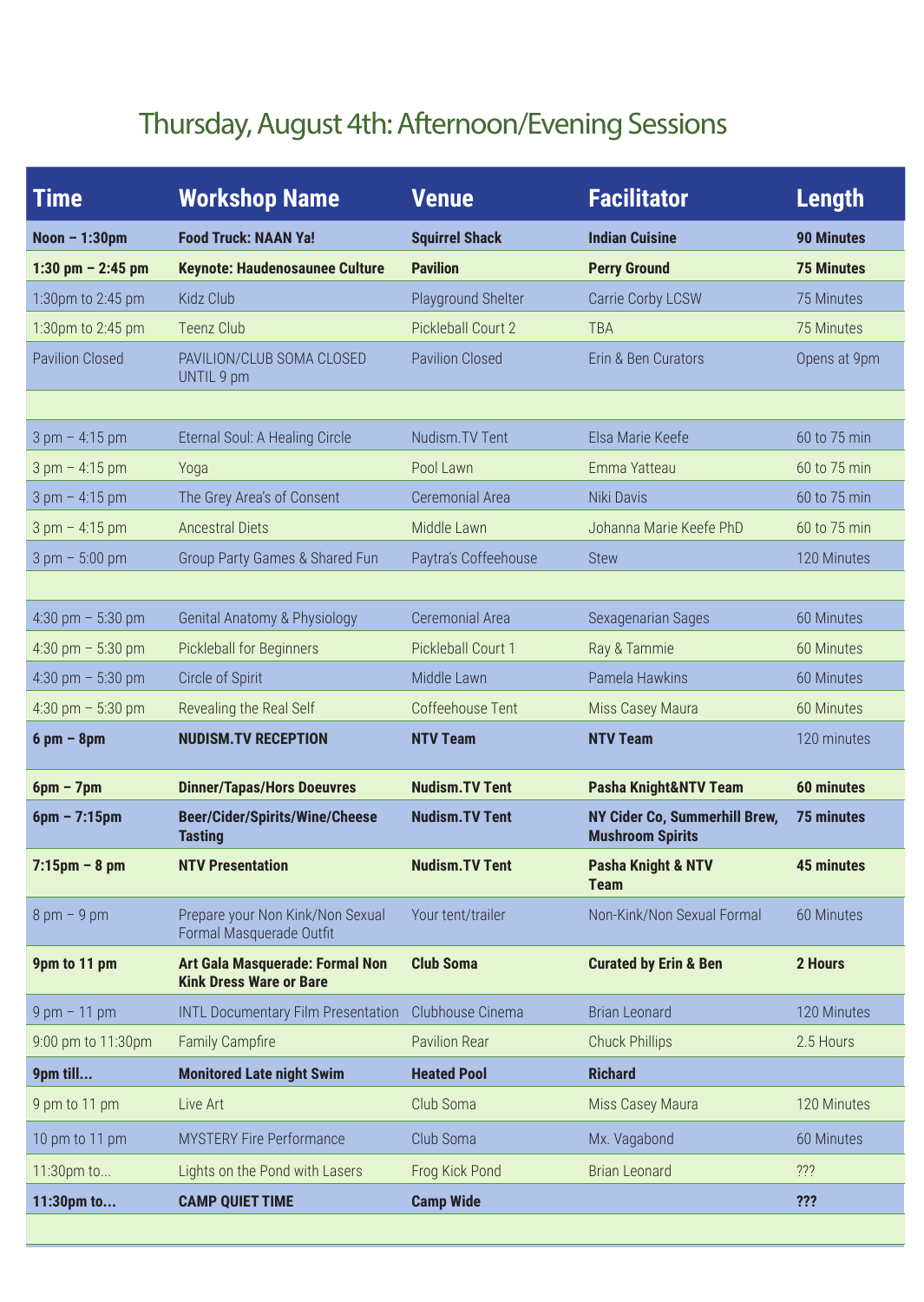# Friday, August 5th: Morning Sessions

| <b>Time</b>        | <b>Workshop Name</b>           | <b>Venue</b>             | <b>Facilitator</b>        | <b>Length</b>     |
|--------------------|--------------------------------|--------------------------|---------------------------|-------------------|
| $8$ am $-9$ am     | <b>Breakfast</b>               | <b>Pavilion</b>          | <b>Empire Association</b> | <b>60 Minutes</b> |
| $8 am - 9 am$      | <b>Recovery Plus</b>           | Ceremonial Area          | <b>Brian Leonard</b>      | 60 Minutes        |
|                    |                                |                          |                           |                   |
| $9$ am $-10:15$ am | Daily Festival Orientation     | Pavilion                 | Amanda Rue                | 60 to 75 min      |
| $9$ am $-10:15$ am | Sauna Meditation               | Sauna at Pool            | Petra Stone               | 60 to 75 min      |
| $9$ am $-10:15$ am | Inner Fire Yoga                | Pool Lawn                | Sanya "Shatki" Petrucco   | 60 to 75 min      |
| 9am - Noon         | <b>Forest Bathing</b>          | Paytra's Coffeehouse     | June Leo-Randazzo         | 3 Hours           |
| $9$ am $-10:15$ am | Kirtan                         | <b>Healing Arts Tent</b> | Michelle Angel            | 60 to 75 min      |
|                    |                                |                          |                           |                   |
| 10:15 am to Noon   | Kidz Club                      | Playground Shelter       | Carrie Corby LCSW         | 1 Hr 45 minutes   |
| 10:15 am to Noon   | <b>Teenz Club</b>              | Pickleball Court 2       | <b>TBA</b>                | 1 Hr 45 minutes   |
|                    |                                |                          |                           |                   |
| $10:30 - 11:45$ am | Kaffe Klatsch                  | Paytra's Coffeehouse     | <b>TBA</b>                | 60 to 75 min      |
| $10:30 - 11:45$ am | <b>Playful Roles</b>           | Middle Lawn              | Niki Davis                | 60 to 75 min      |
| $10:30 - 11:45$ am | Eternal Soul: A Healing Circle | Nudism. TV Tent          | Elsa Marie Keefe          | 60 to 75 min      |
| $10:30 - 11:45$ am | Sacred Feminine                | <b>TBA</b>               | Petra & Teagan            | 60 to 75 min      |
| $10:30 - 11:45$ am | Queer Space                    | Quiet Lawn               | Ava and Emma              | 60 to 75 min      |
| $10:30 - 11:45$ am | Men's Mystery Council          | Ceremonial Area          | Elowan & Kevin            | 60 to 75 min      |
|                    |                                |                          |                           |                   |
| 11:30am to 12:15pm | <b>Water Aerobics</b>          | Pool                     | Jamie D                   | 45 minutes        |
|                    |                                |                          |                           |                   |
|                    |                                |                          |                           |                   |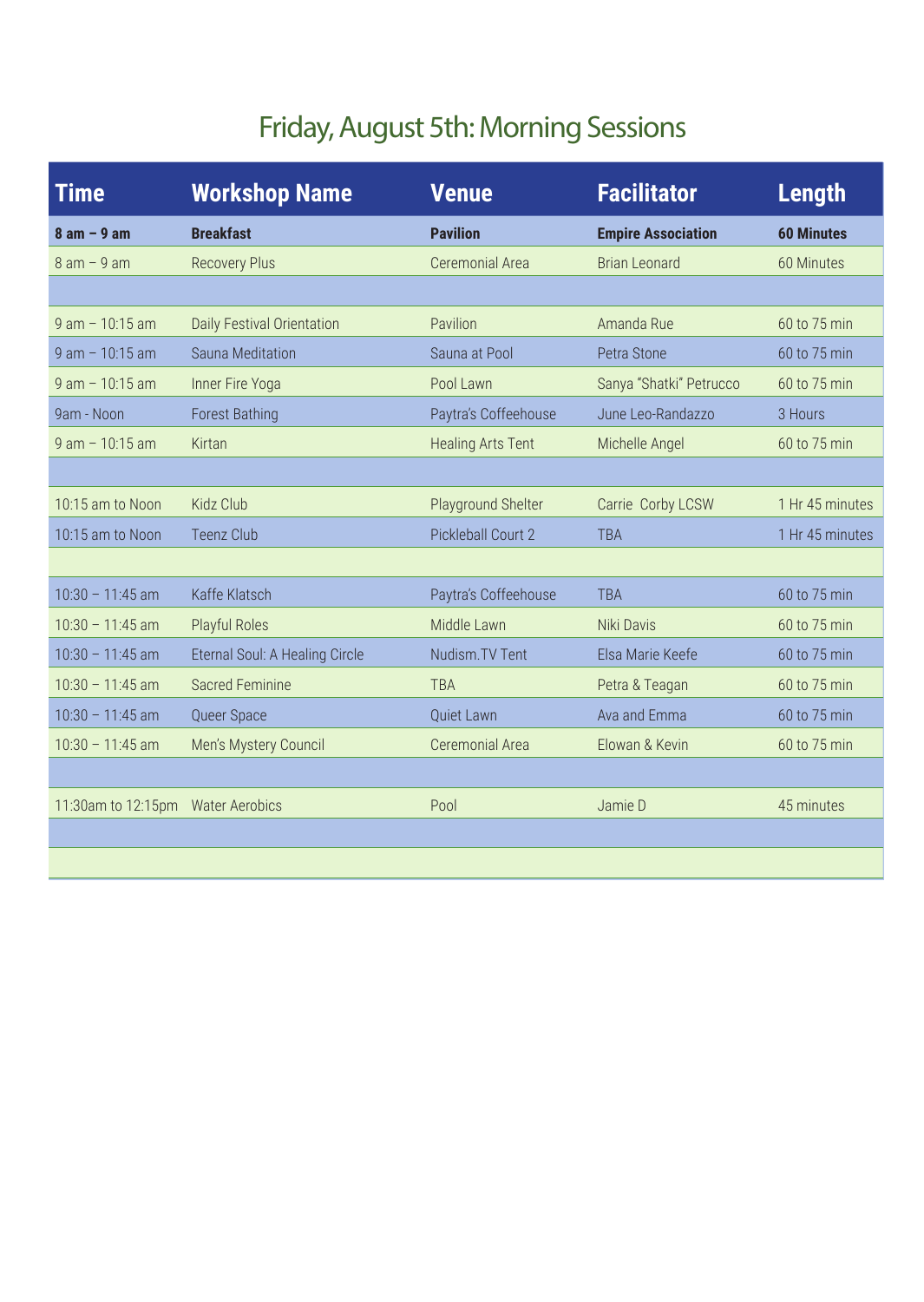# Friday, Aug 5th: Afternoon/Evening Sessions

| Time                             | <b>Workshop Name</b>                           | <b>Venue</b>            | <b>Facilitator</b>           | <b>Length</b>     |
|----------------------------------|------------------------------------------------|-------------------------|------------------------------|-------------------|
| Noon $-1:30$ pm                  | <b>Gypsy Girl Pizza</b>                        | <b>Squirrel Shack</b>   | <b>Wood Fired Pizza</b>      | <b>90 Minutes</b> |
| 1:30 pm $-$ 2:45 pm              | <b>Keynote: Octavia Sola</b>                   | <b>Pavilion</b>         | <b>Octavia Sola</b>          | <b>75 Minutes</b> |
| 1:30pm to 2:45 pm                | Kidz Club                                      | Playground Shelter      | Carrie Corby LCSW            | 75 Minutes        |
| 1:30pm to 2:45 pm                | Teenz Club                                     | Pickleball Court 2      | <b>TBA</b>                   | 75 Minutes        |
| 2 pm to ?                        | Cosmic 3DUV Portal                             | Khaki Shack             | <b>Myztico &amp; Damaris</b> | ???               |
|                                  |                                                |                         |                              |                   |
| $3 \text{ pm} - 4:15 \text{ pm}$ | Transformative Photography                     | Nudism. TV Tent         | NTV Team                     | 60 to 75 min      |
| $3 \text{ pm} - 4:15 \text{ pm}$ | Yoga                                           | Pool Lawn               | Emma Yatteau                 | 60 to 75 min      |
| $3 \text{ pm} - 4:15 \text{ pm}$ | <b>Ethical Sexuality</b>                       | Quiet Lawn              | Niki Davis                   | 60 to 75 min      |
| $3 \text{ pm} - 4:15 \text{ pm}$ | <b>Astrology: Staying Connected</b>            | Middle Lawn             | Johanna Marie Keefe PhD      | 60 to 75 min      |
| $3 \text{ pm} - 5 \text{ pm}$    | Group Party Games & Shared Fun                 | Pavilion                | <b>Stew</b>                  | 120 Minutes       |
|                                  |                                                |                         |                              |                   |
| 4:30 pm $-$ 5:30 pm              | Discover Your Erotic Type                      | Ceremonial Area         | Sexagenarian Sages           | 60 Minutes        |
| 4:30 pm $-$ 5:30 pm              | Circle of Spirit                               | Middle Lawn             | Pamela Hawkins               | 60 Minutes        |
| 4:30 pm $-$ 5:30 pm              | Altar Everything                               | Pavilion                | <b>Billy</b>                 | 60 Minutes        |
| 4:30 pm $-$ 5:30 pm              | <b>Group Paint: SENTIENT Mural</b><br>Creation | <b>Pavilion Rear</b>    | Renee Boardman               | 60 Minutes        |
| 4:30 pm $-$ 5:30 pm              | <b>TBA</b>                                     | Quiet Lawn              | Niki Davis                   | 60 Minutes        |
| Dinner $5:30 - 7$ pm             | <b>Dinner: Food Truck Gypsy Girl Pizza</b>     | <b>Squirrel Shack</b>   | <b>Wood Fired Pizza</b>      | <b>90 minutes</b> |
| $8 \text{ pm} - 11 \text{ pm}$   | Paytra's Coffeehouse                           | <b>Woodland Gardens</b> | <b>Empire Association</b>    | 3 Hours           |
| 9 pm to 10pm                     | <b>Evening Concert: Wovenhome</b>              | <b>Club Soma</b>        | <b>Wovenhome</b>             | <b>60 minutes</b> |
| 9:00 pm to 11:30pm               | <b>Family Campfire</b>                         | <b>Pavilion Rear</b>    | Ed & Chuck                   | 2.5 Hour          |
| 9 pm till                        | <b>Monitored Late night Swim</b>               | <b>Heated Pool</b>      | <b>Richard</b>               |                   |
| 9:00 pm to 11:30pm               | <b>Family Campfire</b>                         | Pavilion Rear           | <b>Chuck Phillips</b>        | 2 hours           |
| 10 pm to 11:30 pm                | Drum Circle                                    | Ceremonial Area         | Petra Stone                  | 90 minutes        |
| 9:30pm to 11:30 pm               | Documentary Film Fest Feature                  | Clubhouse               | <b>Brian Leonard</b>         | 2 hours           |
| 11:30pm to                       | Ambient Sound, Noise & Visions                 | Frog Kick Pond          | Lingua Lucem                 | 222               |
| 11:30:00 PM                      | <b>CAMP QUIET TIME</b>                         | <b>Camp Wide</b>        |                              | ???               |
|                                  |                                                |                         |                              |                   |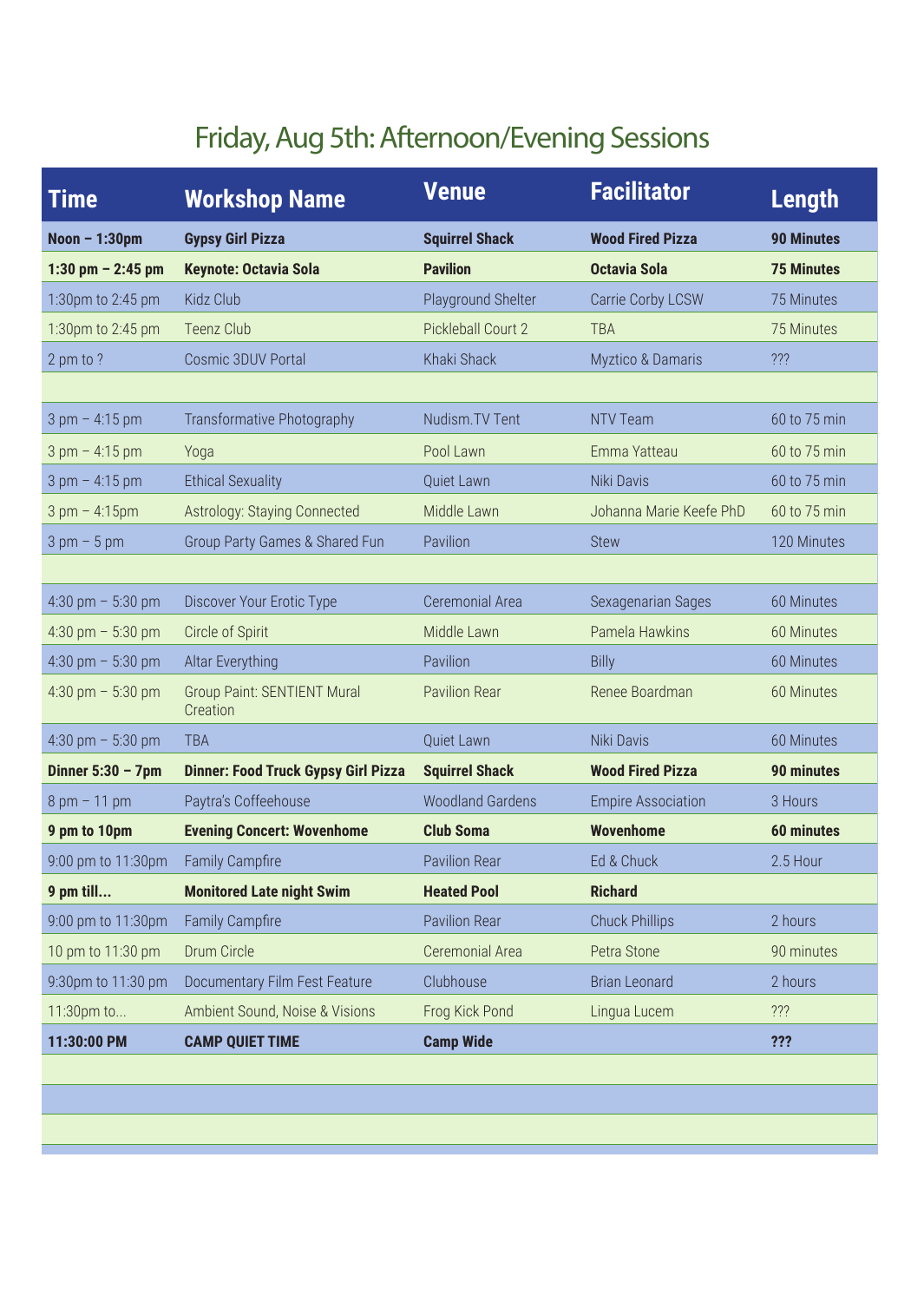## Saturday, August 6th: Morning Sessions

| <b>Time</b>           | <b>Workshop Name</b>              | <b>Venue</b>             | <b>Facilitator</b>        | <b>Length</b>     |
|-----------------------|-----------------------------------|--------------------------|---------------------------|-------------------|
| 8 am to 9 am          | <b>Breakfast</b>                  | <b>Pavilion</b>          | <b>Empire Association</b> | <b>90 Minutes</b> |
| 8 am to 9 am          | <b>Recovery Plus</b>              | Ceremonial Area          | <b>Brian Leonard</b>      | 60 Minutes        |
| $9$ am $-10:15$ am    | Daily Festival Orientation        | Pavilion                 | Amanda Rue                | 60 to 75 min      |
| $9$ am $-10:15$ am    | Sauna Meditation                  | Sauna at Pool            | Paytra Stone              | 60 to 75 min      |
| $9$ am $-10:15$ am    | Inner Fire Yoga                   | Pool Lawn                | Sonya "Shatki" Petrucco   | 60 to 75 min      |
| $9$ am $-10:15$ am    | Tai Chi                           | Middle Lawn              | <b>Red Sarber</b>         | 60 to 75 min      |
| 9am - Noon            | <b>Forest Bathing</b>             | Paytra's Coffeehouse     | June Leo-Randazzo         | 3 Hours           |
| $9$ am $-10:15$ am    | Kirtan                            | <b>Healing Arts Tent</b> | Michelle Angel            | 60 to 75 min      |
|                       |                                   |                          |                           |                   |
| 10:15 am to Noon      | Kidz Club                         | Playground Shelter       | Carrie Corby LCSW         | 1 hour 45 Min     |
| 10:15 am to Noon      | <b>Teenz Club</b>                 | Pickleball Court 2       | <b>Brian Leonard</b>      | 1 hour 45 Min     |
|                       |                                   |                          |                           |                   |
| $10:30 - 11:45$ am    | Kaffe Klatsch                     | Paytra's Coffeehouse     | <b>TBA</b>                | 60 to 75 min      |
| $10:30 - 11:45$ am    | <b>TBA</b>                        | Middle Lawn              | <b>TBA</b>                | 60 to 75 min      |
| $10:30 - 11:45$ am    | <b>Transformative Photography</b> | Nudism. TV Tent          | <b>NTVTeam</b>            | 60 to 75 min      |
| $10:30 - 11:45$ am    | <b>Sacred Feminine</b>            | <b>TBA</b>               | Petra & Teagan            | 60 to 75 min      |
| $10:30 - 11:45$ am    | Queer Space                       | Quiet Lawn               | Ava and Emma              | 60 to 75 min      |
| $10:30 - 11:45$ am    | Men's Mystery Council             | Ceremonial Area          | Elowan & Kevin            | 60 to 75 min      |
| 11:30 am $- 12:15$ pm | <b>Water Aerobics</b>             | Pool                     | Jamie D                   | 45 minutes        |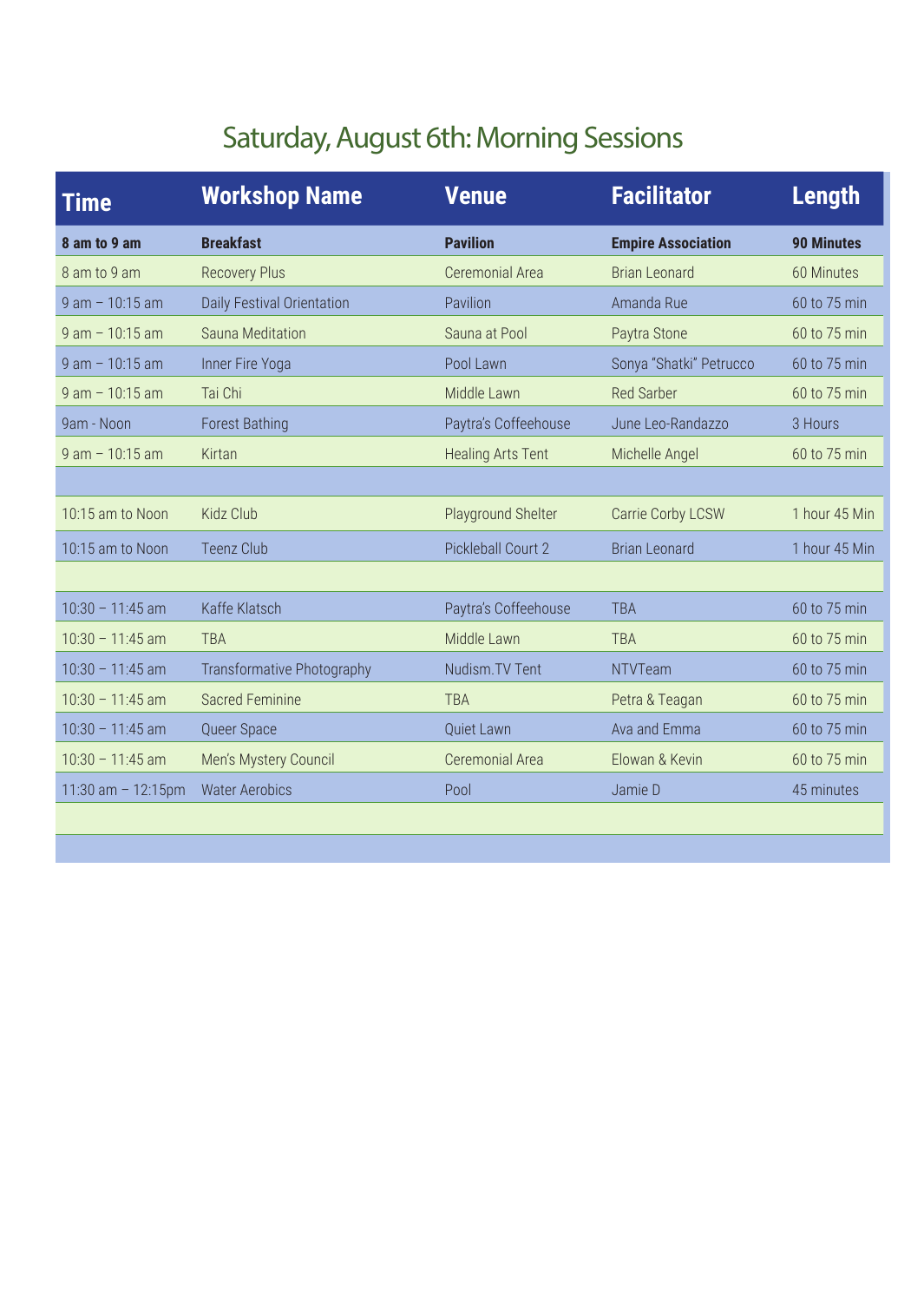#### Saturday, August 6th: Afternoon/Evening Sessions

| <b>Time</b>                           | <b>Workshop Name</b>                                                  | <b>Venue</b>            | <b>Facilitator</b>           | <b>Length</b>     |
|---------------------------------------|-----------------------------------------------------------------------|-------------------------|------------------------------|-------------------|
| Noon $-1:30$ pm                       | <b>Lunch: Food Truck:TBA</b>                                          | <b>Squirrel Shack</b>   | <b>TBA</b>                   | <b>90 Minutes</b> |
| 1:30 pm $- 2:45$ pm                   | <b>Keynote: Lior Allay</b>                                            | <b>Pavilion</b>         | <b>Lior Allay</b>            | 60 t0 75 min      |
| 1:30pm to 2:45 pm                     | Kidz Club                                                             | Playground Shelter      | <b>TBA</b>                   | 2 hours           |
| 1:30 pm $- 2:15$ pm                   | <b>Teenz Club</b>                                                     | Pickleball Court 2      | <b>TBA</b>                   |                   |
| 2 pm to ?                             | Cosmic 3DUV Portal                                                    | Khaki Shack             | <b>Myztico &amp; Damaris</b> | ???               |
|                                       |                                                                       |                         |                              |                   |
| $3 \text{ pm} - 4:15 \text{ pm}$      | Nudism.Tv                                                             | Nudism. TV Tent         | Erin Lindgren & Ben Briggs   | 60 to 75 min      |
| $3 \text{ pm} - 4:15 \text{ pm}$      | Yoga                                                                  | Pool Lawn               | Emma Yatteau                 | 60 to 75 min      |
| $3 \text{ pm} - 4:15 \text{ pm}$      | Astrology: Unity & Multiplicity                                       | Middle Lawn             | Johanna Marie Keefe PhD      | 60 to 75 min      |
| $3 \text{ pm} - 5:00 \text{ pm}$      | Peeling the Layers                                                    | Ceremonial Area         | Delfini Guintini             | 60 to 75 min      |
| 3 pm to 5 pm                          | Group Party Games & Shared Fun                                        | Pavilion                | <b>Stew</b>                  | 120 minutes       |
|                                       |                                                                       |                         |                              |                   |
| 4:30 pm $-$ 5:30 pm                   | Polarity and Passion                                                  | Ceremonial Area         | Sexagenarian Sages           | 60 Minutes        |
| 4:30 pm $-$ 5:30 pm                   | <b>TBA</b>                                                            | <b>TBA</b>              | <b>TBA</b>                   | 60 Minutes        |
| 4:30 pm $-$ 5:30 pm                   | <b>Beer Summit</b>                                                    | Pavilion                | Richard Keyes & Bill Nesc    | 60 Minutes        |
| 4:30 pm $-$ 5:45 pm                   | <b>Reinventing Grace</b>                                              | Coffeehouse Tent        | Carrie Corby LCSW            | 75 minutes        |
| Dinner $5:30 \text{pm} - 7 \text{pm}$ | <b>Dinner: Food Truck: TBA</b>                                        | <b>Squirrel Shack</b>   | <b>TBA</b>                   | <b>90 Minutes</b> |
| 6:45pm to 7:45 pm                     | SENTIENT Group Phote/Group Art<br>Photo                               | Middle Lawn             | NTV Team                     | 60 Minutes        |
| 8pm to 10pm                           | Paytra's Coffeehouse                                                  | <b>Woodland Gardens</b> | Paytra Stone                 | 2 hours           |
| 8 pm to 9pm                           | 2021/2022 Festival Pictures/Art/<br>Videos                            | Nudism. TV Tent         | N T V Team                   | 60 Minutes        |
| 9 pm to 10pm                          | <b>Concert: The Dark Universe</b><br><b>Gathering UV Dance Part 1</b> | <b>Club Soma</b>        | <b>Christian Darkstar</b>    | <b>60 Minutes</b> |
| 9 pm till                             | Monitored Late night Swim                                             | Pool/Sauna/Hot Tubs     | Richard                      | ???               |
| 9 pm to 11:30 pm                      | <b>Family Campfire</b>                                                | Pavilion Rear           | <b>Chuck Phillips</b>        | 2.5 Hours         |
| $10 \text{pm} - 11:00 \text{pm}$      | <b>Nudism. TV UV Dance Live (Will be</b><br>filmed)                   | <b>Nudism.TV Tent</b>   | <b>NTV Team</b>              | <b>60 Minutes</b> |
| 11:30 pm until                        | Laser Lights, Projections, Floating<br><b>Candles, Ambient Music</b>  | Frog Kick Pond          | <b>Brian Leonard</b>         | $?$ ??            |
| 11:30:00 PM                           | <b>CAMP QUIET TIME</b>                                                |                         |                              | ???               |
|                                       |                                                                       |                         |                              |                   |
|                                       |                                                                       |                         |                              |                   |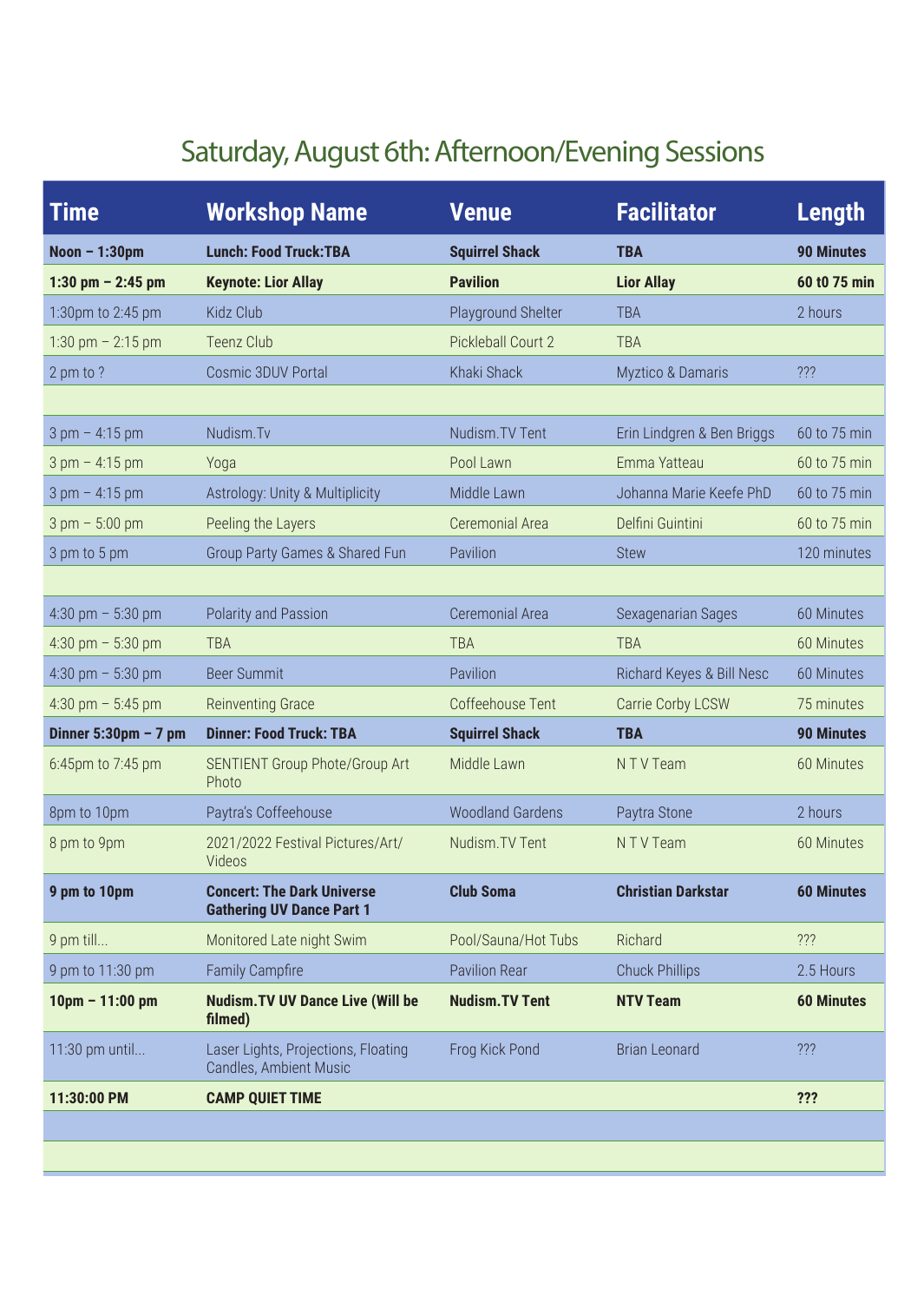## Sunday, August 7th: Closing Day

| <b>Time</b>          | <b>Workshop Name</b>              | <b>Venue</b>             | <b>Facilitator</b>        | Length            |
|----------------------|-----------------------------------|--------------------------|---------------------------|-------------------|
| 8 am to 9 am         | <b>Breakfast</b>                  | <b>Pavilion</b>          | <b>Empire Association</b> | <b>90 Min</b>     |
| 8 am to 9 am         | <b>Recovery Plus</b>              | Middle Lawn              | <b>Brian Leonard</b>      | 60 Minutes        |
| 9 am to 10:00 am     | Sauna Meditation                  | Sauna at Pool            | Petra Stone               | 60 Minutes        |
| 9 am to 10:00 am     | Inner Fire Yoga                   | Middle Lawn              | Sonya "Shatki" Petrucco   | 60 Minutes        |
| 9 am to 10:00 am     | <b>Gong Meditation</b>            | <b>Healing Arts Tent</b> | Michelle Angel            | 60 Minutes        |
|                      |                                   |                          |                           |                   |
| 10:15 am to 11:15 am | <b>Gender Universe Reception</b>  | Ceremonial Area          | Team                      | 60 Minutes        |
| 10:15 am to 11:15 am | <b>Teenz Club Closing</b>         | Pickleball Court 2       | <b>Brian Leonard</b>      | 60 Minutes        |
| 10:15 am to 11:15 am | <b>Transformative Photography</b> | Nudism. TV Tent          | NTV Team                  | 60 Minutes        |
|                      |                                   |                          |                           |                   |
| 11:30 to 12:30 pm    | <b>Keynote: Asha Sanaker</b>      | <b>Pavilion</b>          | <b>Asha Sanaker</b>       | <b>60 Minutes</b> |
| 12:30 pm to 1:30 pm  | <b>Picnic and Pot Luck</b>        | <b>Pavilion</b>          | <b>Petra Stone</b>        | <b>60 Minutes</b> |
| 1:30 pm to 2:30 pm   | <b>Closing Circle</b>             | <b>Pavilion</b>          | <b>Brian Leonard</b>      | <b>60 Minutes</b> |
|                      |                                   |                          |                           |                   |